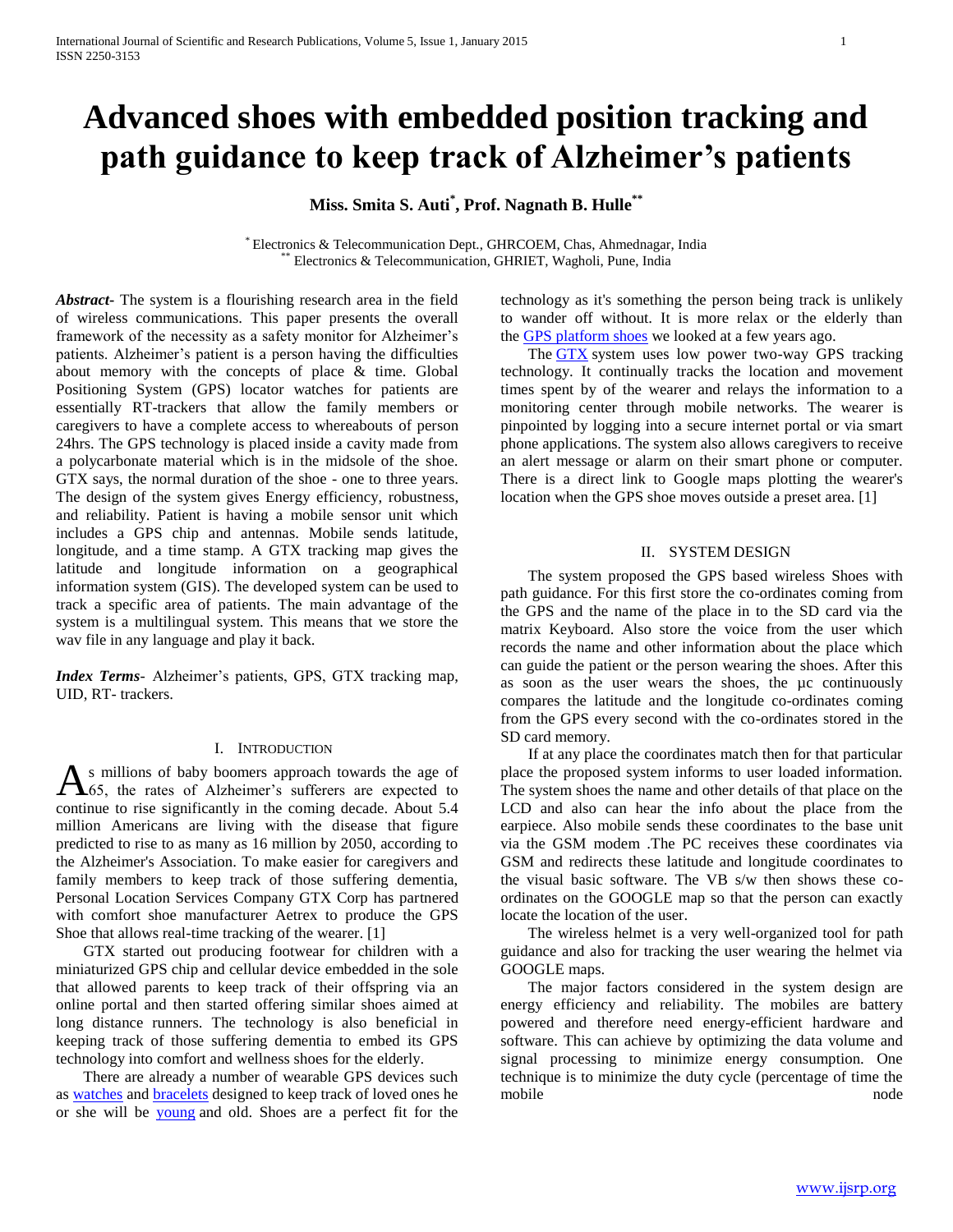is on) using sleep/awake protocol. The fixed units, on the other hand, do not necessarily have strict restrictions on energy and processing power. For example, draw energy from the power supply of the street lighting system. Nevertheless, their communication range is limited in a similar way to the mobile units due to regulations on emission and coexistence issues with other wireless networks in the area. [2]

# RF ID based bank application

 Here As soon as the Alzheimer patient goes to a bank then the Bank RFID receiver picks up the RFID tag and displays all the information to the Alzheimer patient required by his to do his normal banking transaction.

 GSM based appointment scheduler: The Alzheimer patient will be reminded about his appointments and meetings via SMS. This SMS is sent by the home server based VB s/w. On PC we have VB s/w which will have all the details of the appointment and meeting of the Alzheimer patient. As soon as the present time matches with the set time in VB the VB s/w will send an SMS to the Alzheimer patient reminding him about his appointments and meetings

# THE VISUAL BASIC SOFTWARE FOR BANKING SOFTWARE



# **Appointment Shedule for Alzheimer Patients**

| $\mathop{\rule[1pt]{1pt}{0.5pt}\raise[1pt]{1pt}{\text{\circle*{1.5}}}}$ Appointment Time: - |             | Enable         |            |
|---------------------------------------------------------------------------------------------|-------------|----------------|------------|
|                                                                                             | Appointment | <b>SMSTime</b> | Mobile No. |
| Time 1                                                                                      |             |                |            |
| Time 2                                                                                      |             |                |            |
| Time 3                                                                                      |             |                |            |
|                                                                                             |             |                |            |
|                                                                                             |             |                |            |

# BLOCK DIAGRAM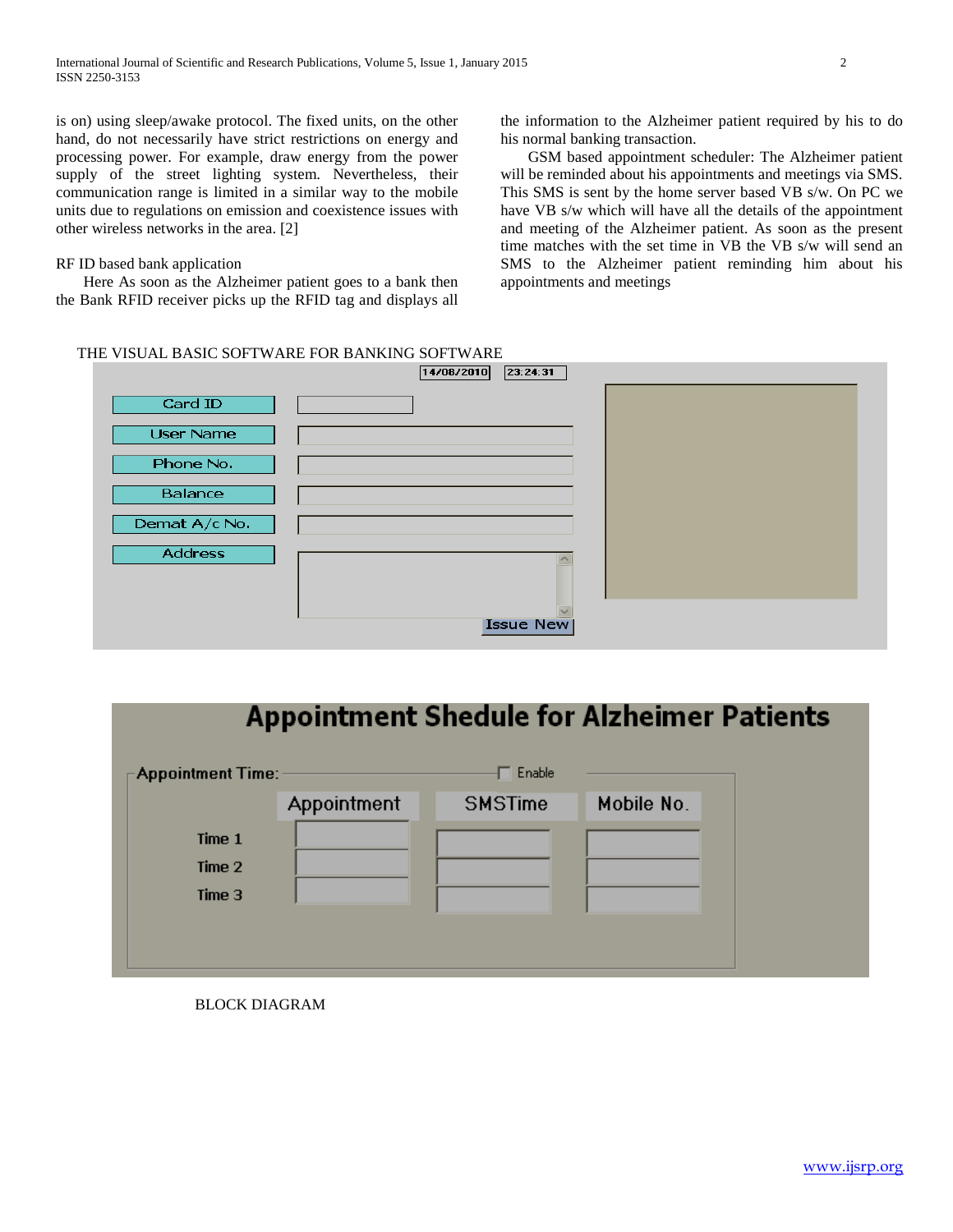

**TIME TABLE REMINDER** 

#### III. BLOCK DIAGRAM DESCRIPTION

#### ARM LPC 2138:

The microcontroller  $(\mu c)$  unit receives these coordinates and compares it with the co-ordinates stored in serial memory. If both match, the corresponding advertisement is displayed on the LCD. The  $\mu$ c reads the coordinates received via GPS. The  $\mu$ c is interfaced to a µSD card (up to 2 GB). For this install the fat file system (16 bit) on the SD card. Then store all the word files in the SD card in \*.wav format in a database.

As soon as the GPS co-ordinates are received the  $\mu$ c will compare the co-ordinates with the heading of all the wav files stored. For example if we store the wav file for co-ordinates "1234.5678 " then the corresponding name of the sound file will be "12345678.wav". So the µc will compare received coordinates will search for the wav sound file having the name going and will play back the sound file. In this manner create the database of 4000-5000 wav files to create our own voice library. The main advantage of the system is a multilingual system. This means that we store the wav file in any language and play it back. The only thing is that the user has to enter the same name of the file.

 The matrix kb is used to store the GPS coordinates as well as the name of place in the serial memory. The I2C bus based serial EEPROM is used to store these co-ordinates in memory.

 Features of microcontroller :A 128-bit wide memory interface and unique accelerator architecture enable 32-bit code execution or implementation at maximum clock rate. The LPC2132/34/36/38 microcontrollers are based on a 16/32-bit ARM7TDMI-S CPU with real-time emulation and embedded trace support, that combine the microcontroller with 32KB, 64KB, 128KB, 256KB and 512KB of embedded high-speed flash memory [8].

 Due to their tiny size and low power utilization, these microcontrollers are ideal for applications where miniaturization is a key requirement, such as access control and point-of-sale. With a wide range of serial communications interface and onchip SRAM options of 8KB, 16KB, 32KB, they are very well suited for communication gateways and protocol converters, soft modems, voice recognition and low-end imaging, providing both large buffer size and high processing power. Various 32-bit timers, single or dual 10-bit 8-channel ADC(s), 10-bit DAC, PWM channels are present. The 47 GPIO lines with up to nine edge or level sensitive external interrupt pins make these microcontrollers particularly suitable for industrial control and medical systems and also many more.[8]

# LIQUID CRYSTAL DISPLAY:

 The received co-ordinates are shown on the graphical LCD. Also the name of place that matches with the database is displayed on LCD.

 LCD is used in a project to visualize the output of the application. We have used 16x2 LCD which indicates 16 columns and 2 rows. So, we can write 16 characters in each line. So, total 32 characters we can display on 16x2 LCD.

 LCD can also used in a project to check the output of different modules interfaced with the microcontroller. Thus LCD plays a vital role in a project to see the output and to debug the system module wise in case of system failure in order to rectify the problem.

#### Keypad MATRIX:

 The keypad is in standard format of eight pin connector. The 4x4 keypad has the layout like the table shown below. BK is backspace while entering the password. EN is enter and is used do enable/disable menu item or enable the system.

 Keyboards are the most widely used input device of the 8051, and the basic understanding of them is important. At the lowest level, keyboards are arranged in matrix form of rows and columns. The CPU accesses both rows and columns through ports: therefore, with two 8-bit ports, an 8 X 8 matrix of keys can be connected to microcontroller. When a key is pressed, a row and a column make a contact: otherwise, there is no connection between them.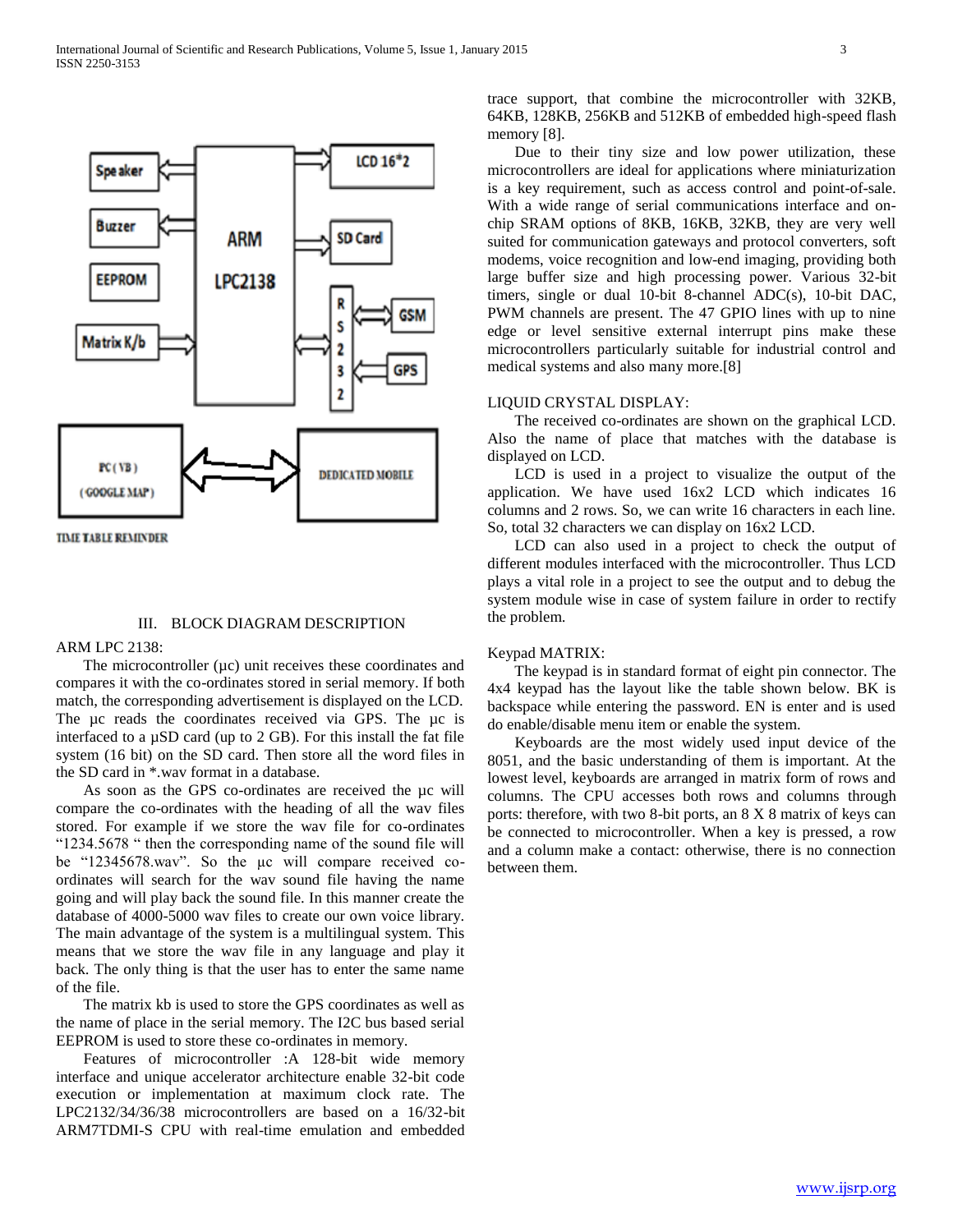

#### IV. SCANNING AND IDENTIFYING THE KEY

 The rows are connected to an output port and the columns are connected to an input port. If no key has been pressed, reading the input port will yield 1s for all columns since they are all connected to high (VCC). If all the rows are grounded and a key is pressed, one of the columns will have 0 since the key pressed provide a path to ground. It is function of the microcontroller to scan the keyboard constantly detect and identify the key pressed.

 To detect pressed key, the microcontroller grounds all rows by providing 0 to the output latch, then it reads the column. If the data read from the columns  $D3$  to  $D0 = 1111$ , no key has been pressed and the process continues until a key press is detected. However, if one of the column bits has a 0, this means that a key press has occurred. For example If D3 to  $D0 = 1101$ , this means that a key in the D1 column has been pressed. After a key press is detected, the microcontroller will go through a process of identifying the key, starting with the top row, the microcontroller grounds it by providing a low to D0 only: then it reads the columns. The data read is all 1s, no key in that row is activated and the process is moved to the next row. It grounds the next row, reads the columns, and checks for any 0. This process continues until row is identified. After the identification of the row in which the key has been pressed, the next task is to find out which column the pressed key belongs to.

#### RS 232:

RS 232 IC is a driver IC to convert the  $\mu$ C TTL logic (0-5) to the RS 232 logic (+-9v). Many device today work on RS 232 logic such as PC, GSM modem , GPS etc. so in order to be in touch with such devices we have to bring the logic levels to the 232 logic (+/-9v).

#### GSM MODEM:

 GSM is a digital mobile telephony system. With the help of GSM module interfaced, we send short text messages to the required authorities as per the request. GSM module is provided by sim uses the mobile service provider and send message to the respective authorities as per programmed. This technology enables the system a wireless system with no specified range limits.

 GSM uses a variation of time division multiple access (TDMA) and is the most widely used of the three digital wireless telephony technologies such as TDMA, GSM, and CDMA. GSM digitizes and compress data, then sends it down a channel with two other streams of user data, each in its own time slot. It operates at 900 MHz to 1800 MHz frequency band.

### GPS MODEM:

 The GPS smart receiver features the 16 channels .Ultra low power GPS architecture. This complete enabled GPS receiver provides high position, velocity and time accuracy performance as well as high sensitivity and tracking capabilities. Benefits-

- 1. Ultra low power utilization
- 2. Easy and fast to install
- 3. Superior urban canyon performance
- 4. Low cost with high performance

# SD CARD:

SD card is basically is used as a storage device which will required to store the required data. The system database can be

used to store in SD card in the form of .wav file and can be accessed from that whenever it is required. SD card is interfaced

with the system using a protocol called SPI protocol.



The GPS Shoes allow real-time tracking of the wearer [1]

#### ACKNOWLEDGMENT

 I am glad to introduce my seminar on "Advanced shoes with embedded position tracking and path guidance to keep track of Alzheimer's patients" in the vast field of electronics. With respect and deep gratitude I wish to express my sincere acknowledgment to Dr. Vinod Chowdhary for giving me good opportunity to give seminar. I express sincere thanks to my seminar guide Prof. Nagnath Hulle for his/her kind co-operation and valuable guidance that render to me each stage for my seminar.